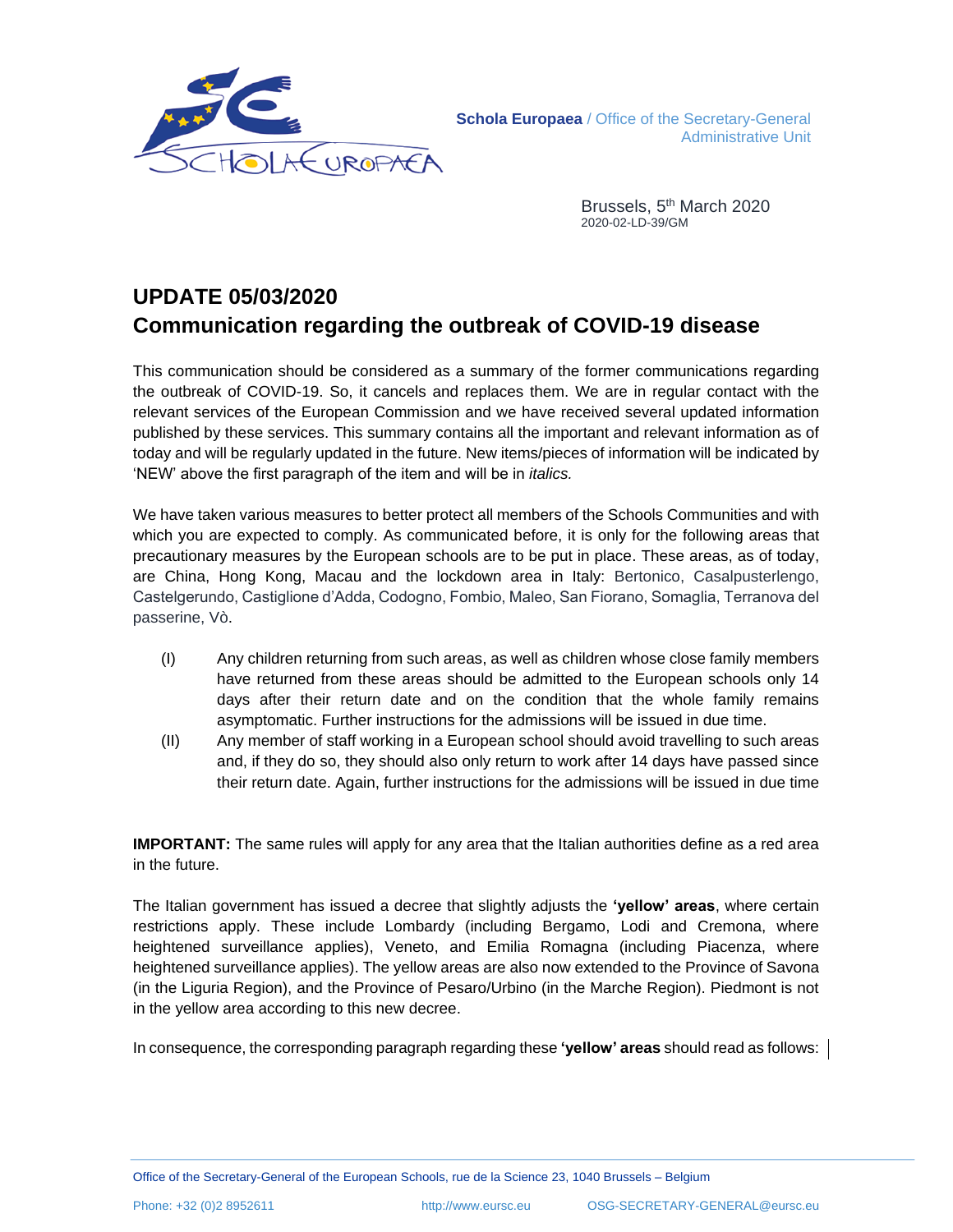**(I)** Any children returning from such areas should not be admitted to the European schools, **if the child or one close member of the family has had any contact with an ill person infected with the new coronavirus COVID-19 or** 

**if the child or any close member of the family having travelled in those areas does not remain asymptomatic**.

(II) Any member of staff working in a European school returning from such areas, should also not return to work, **if they have had any contact with an ill person infected with the new coronavirus COVID-19,** 

**or** 

if **they have developed any symptoms.**

The **European School Brussels 2** – Woluwe had to implement additional measures taken by the Commune of Woluwe-Saint-Lambert for schools regarding children that return from the Italian regions of Veneto and Lombardy.

The **European School Varese** had to implement additional measures taken by the Italian Authorities, namely the closure of the pedagogical activities up to March 15th.

In the event that a member of staff has been travelling to the 'yellow' area and **has had any contact with a sick person infected with the novel coronavirus COVID-19 or has developed any symptoms,** you are advised to get in contact with your general practitioner for advice and care. If you do not have a GP, you can contact the relevant national number for guidance on where to go:

## **Brussels and Belgium**

The Belgian government has now published a helpline on its official coronavirus website: 0800/14689. The e-mail address for queries remains the same: [info-coronavirus@health.fgov.be.](mailto:info-coronavirus@health.fgov.be) Website (FR/NL/DE/EN):

<https://www.info-coronavirus.be/en/> Région de Bruxelles-Capitale : 0478 77 77 08

# **Luxembourg**

Direction de la santé, Division de l'inspection sanitaire (24h/24) : Tel (+352) 247-85650 ou via 112

# **Ispra and other JRC sites**

**Italy:** <http://www.salute.gov.it/portale/nuovocoronavirus/homeNuovoCoronavirus.jsp>

**Netherlands:** <https://www.honk.nu/huisartsenpost>

**Germany:** [https://www.rki.de/DE/Content/InfAZ/N/Neuartiges\\_Coronavirus/nCoV.html](https://www.rki.de/DE/Content/InfAZ/N/Neuartiges_Coronavirus/nCoV.html)

**Spain:** [https://www.mscbs.gob.es/profesionales/saludPublica/ccayes/alertasActual/nCov-](https://www.mscbs.gob.es/profesionales/saludPublica/ccayes/alertasActual/nCov-China/home.htm)[China/home.htm](https://www.mscbs.gob.es/profesionales/saludPublica/ccayes/alertasActual/nCov-China/home.htm)

## **In case of medical emergency, call 112.**

## **IMPORTANT: Always inform the caregiver about your recent travel history and do not go to the clinic without prior telephone contact.**

Same prudent measures, as outlined above for "yellow areas" in Italy, would apply to Singapore, South Corea, Japan and Iran.

As the situation is evolving, these instructions will go on being updated, in close cooperation with the relevant services of the European Commission.